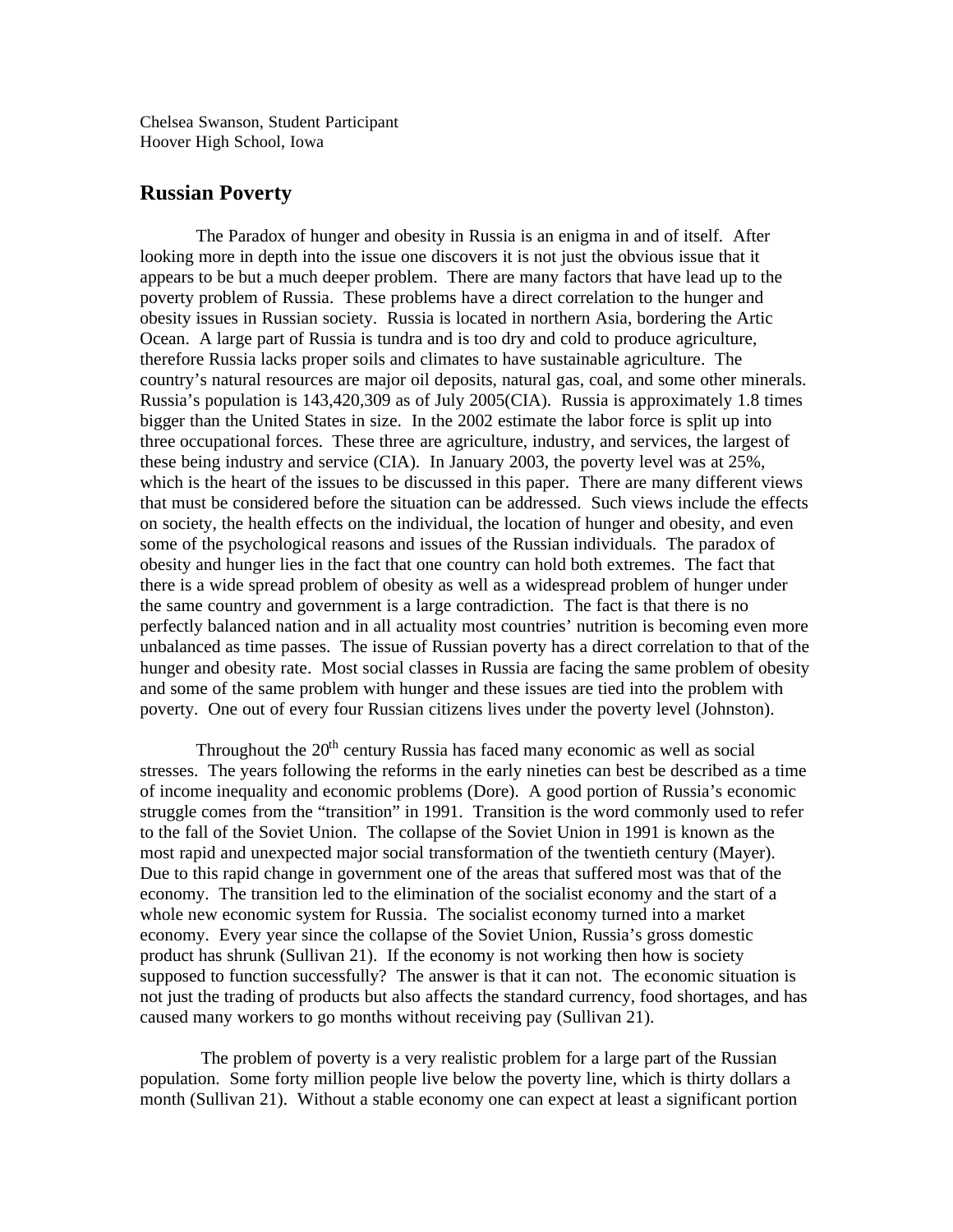of the population to be impoverished. The rural areas of Russia are not necessarily the most or most likely to be impoverished areas. The urban areas of Russia have also been hit hard by poverty. When a society reaches the hunger level the contributing factors such as the income level and food distribution must considered. The status of the family or community has no correlation to the issues of hunger and malnutrition. In Russia the average per capita income is one hundred and forty-five dollars a month. This income is enough for a meager life in a rural village but not nearly enough for city living.

The epidemic of obesity is growing in Russia. It is reported that sixteen percent of Russian children are overweight or obese. In Russia both low and high income families have a greater risk of obesity than those in the middle class (Cristol). People are eating diets that are higher in fat meaning that even though it may be the same amount of food that is usually eaten, the fat content is higher. The problem of obesity is not just confined to well-fed, high income countries but is also spreading into developing nations such as Russia. Obesity is not just confined to urban areas, as some would assume it to be, but rural areas are also affected by the problem of obesity. For example, the small nomadic reindeer herders who live in the tundra known as the Evenki are facing the problem of obesity. The Evenki group's rise in weight is due to changes in diet and lifestyles. The political and social events in Soviet and Russian history have influenced the obesity patterns in this population (Friedrich). In this group of people the obesity rate has increased the most among the women of the community. The women used to have active roles in their communities, but once the Soviet regime took over the women were forced to do domestic chores which are not as active as the women were used to. Due to this change in lifestyle the women's obesity rate raised by a significant amount, whereas the men's rate stayed approximately the same. The interesting concept is that although adults are getting heavier, rates of under-nutrition among the children are increasing. While the children are undernourished the children are growing into obese adults.

Even though the problem of obesity is a wide spread issue so is the problem of hunger. In the Caucasus region the Chechnya and Ingushetia area have been known as a hunger hotspot. This Chechnya huger issue is due to military conflicts. The Russian army occupied the area for several years leaving the area after Chechnya tried to gain their independence from Russia. Due to the war there was very little food supply. There are many reasons behind hunger in Russia and one of them is that of war. Chechnya is still on the World Food Security's list of hunger hotspots. A second reason behind the hunger issue is the seclusion of some regions due to the tundra that occupies a large portion of the Russian territory. The tundra creates complications for agriculture to be grown, so how do those who live in the tundra and can not grow their own food eat? This is an issue that needs discussion. If those who can not grow their own food can not eat, then there is a slight problem. A third contributing factor is that of the financial stability. If a person can not afford the food that they need for themselves or their families, then the likelihood is that that individual or their family will be unable to eat at all once again coming back to the hunger issue at hand.

As stated above, the increase of fat laden foods and the decrease of physical activity is the leading cause of obesity throughout the world, including third world nations such as Russia (Life Weekly). But the intake of "junk food," or foods that have large amounts of fat, are not the only cause behind the rise of obesity. The highest rate of overweight and obese people is now often found in low-income groups. These populations have been left in the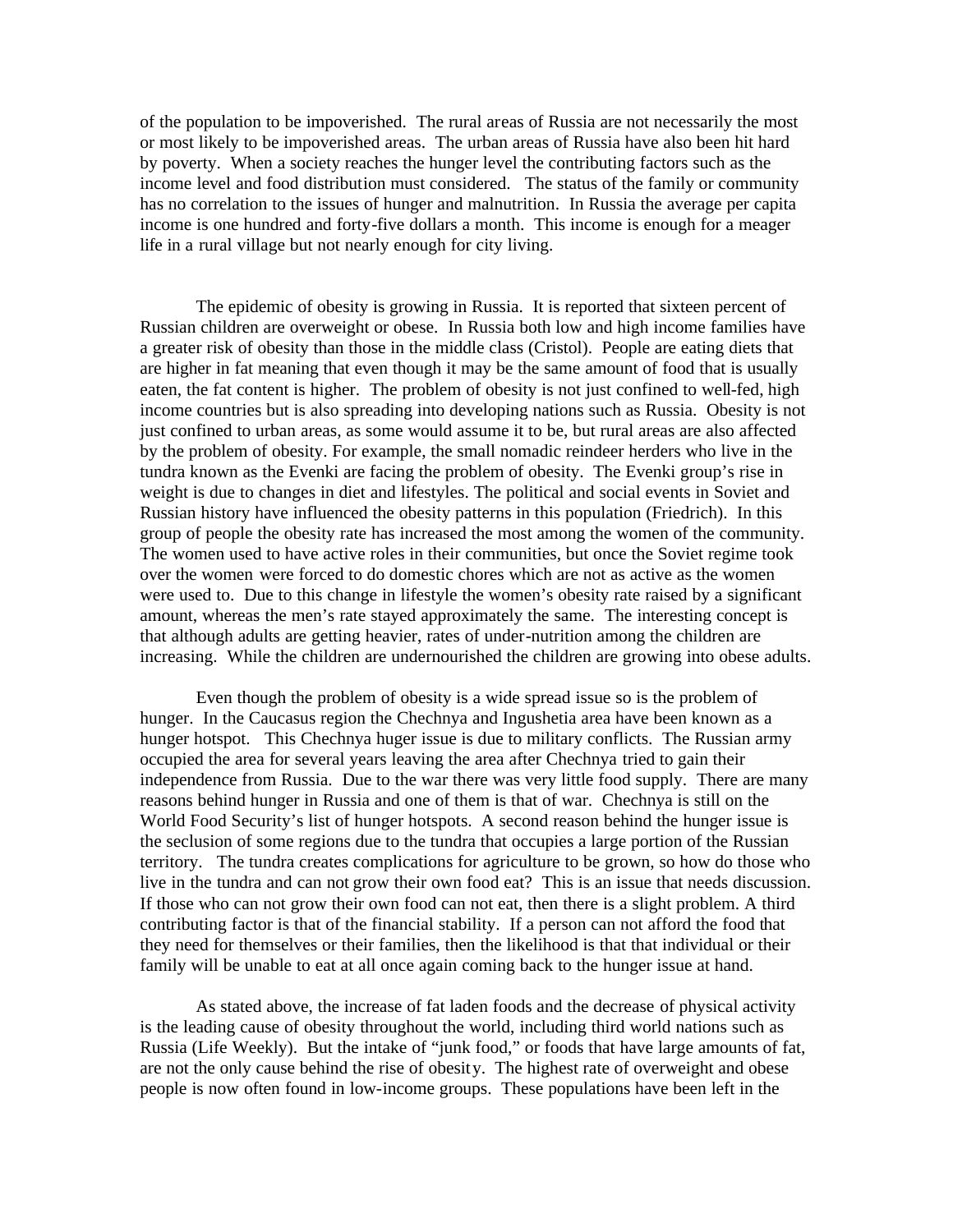middle of an obesity crisis that exists with food insecurity. People who do not have a secure supply of food are facing food related stresses everyday which can lead to obesity.

Consider why those who can afford very little are facing obesity as well as those who have a much higher budget. One way of viewing it is from the perspective of stress levels that the impoverished people face in their daily lives. The psychological term that would describe this is psychosomatic. The word in literal definition is mental and body. The mental process has a direct effect on that of the body. When the stress level increases it causes the body to experience changes. Such changes might include the change in normal patterns such as sleep pattern or even hunger or eating patterns. This is what is known as fight-or-flight syndrome (Bernstein 94). This syndrome changes the body functions around after the body has stopped releasing hormones from the pituitary gland. This change can make people want to eat more or make that person want to eat less than usual meaning an increase or a decrease in body weight. In retrospect those who are stressed out might not be eating a healthy amount or enough to have a healthy body weight.

One way to combat obesity is by combating poverty, or poverty related stress. If the government of Russia could find a way to fix the problem of poverty the impoveris hed peoples' stress levels would decrease a significant amount, causing the abnormal eating pattern to return to normal once again. Another way to combat the problem of obesity would be to decrease the amount of "fatty" foods eaten. If the producers can create a healthier but just as favorable snack to supply to consumers the chances are that the obesity rate will, over time, decrease. This is not an instant process. It may take many years to correct the harm that has already been done.

An idea to combat the issue of hunger is Russia is to increase the provision of food supplies to those villages in the tundra area at a less expensive cost. If the government could provide food for those who can not grow food and at a price that most could afford those who suffer from hunger might not have as much to worry over. Another way to fight hunger in Russia is to create an economic system that can support the working class. Some men have not been paid on a regular basis for many months. If the government could structure an economy to support the working class on a regular basis the workers and their families could be better taken care of. This would make the tension of not enough money decrease throughout the Russian society.

The overall issues of hunger and obesity in Russia have a direct correlation to the problem of poverty. If the Russian government had enough money then the hungry could be fed and those facing obesity could be treated and better educated about the trouble that they are truly in. Of course there are always going to be cases that can not be helped and it would be naïve to think that every single person suffering from hunger and obesity could be help that easily, but funding would be a strong way to fight hunger and obesity. The problem comes full circle, if the poverty issues are fixed then so are those of hunger and obesity. Through this paper it can be seen that there is no one cause but a plethora of causes behind these issues in general. Through researching this specific topic the magnitude of the hunger and obesity issues world wide becomes very evident. Russia is one of the largest countries in the world and it is also a third-world country. One might hope that one of the largest countries would have a stable economy and fewer food issues than those of smaller countries, but with Russia this is not the case. With the stabilizing of the Russian government there is a possibility that these problems might be addressed sooner rather than later. Once the